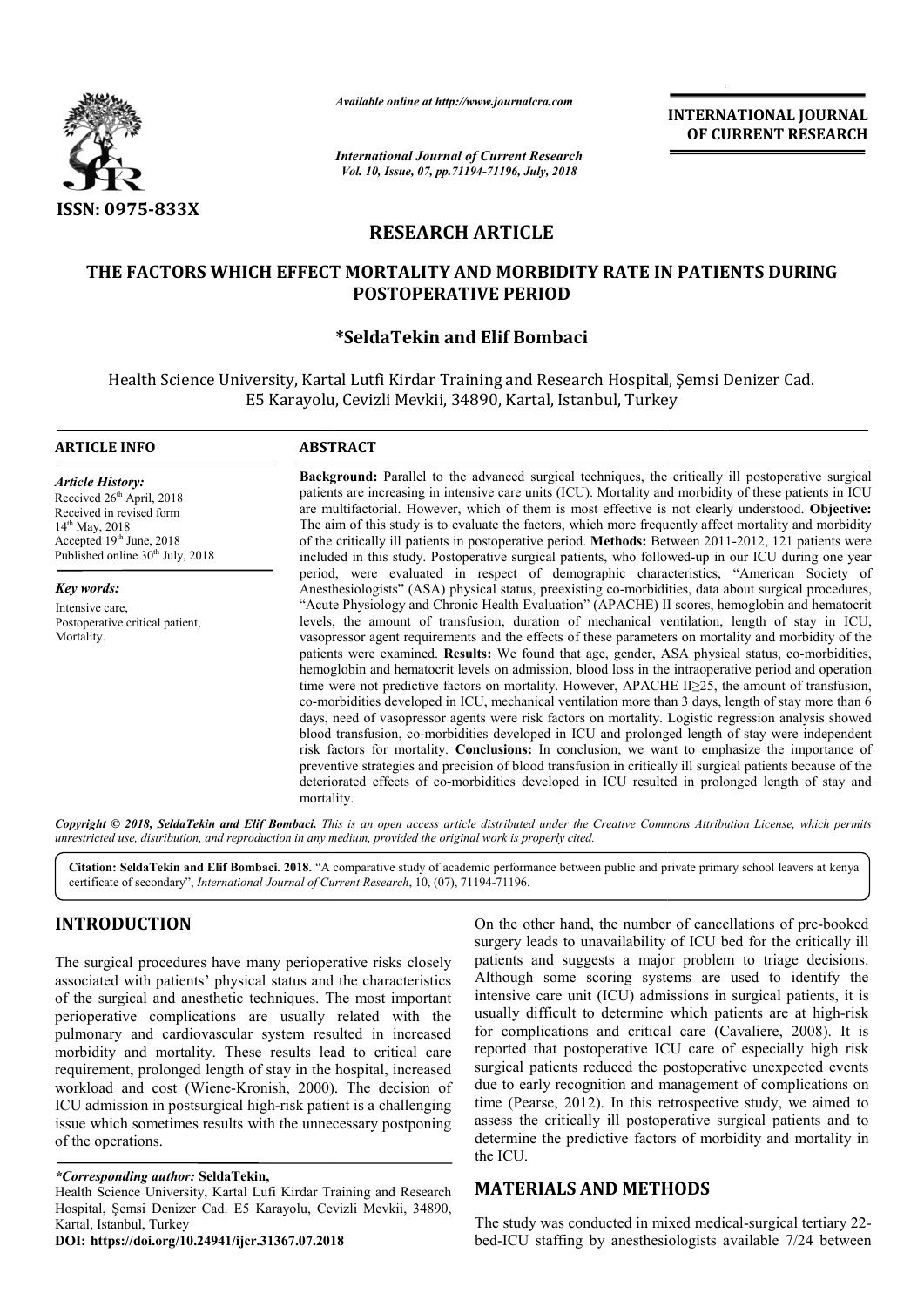2011-2012 years.After institutional approval, data were collected in two steps. First, we scanned the admission registry and found the postoperative surgical patients admitted in the ICU and then examined the patients'daily follow-up ICU charts. The hospital electronic database was used to obtain the laboratory parameters. The data included age, gender, "American Society of Anesthesiologists" (ASA) physical status, preexisting co-morbidities, co-morbidities developed after the ICU admission, the type of surgery, duration of operation, the amount of red blood cells (RBCs) and blood products transfusion, hemoglobin (HB) and hematocrit (HCT) levels on the ICU admission, length of mechanical ventilation (LOS), inotropic and vasopressor (VP) agent requirement and mortality."Acute Physiology and Chronic Health Evaluation" (APACHE) II scores and "Predicted Death Rate" (PDR) were also recorded from the patients' first day follow-up charts previously calculated as online with "the Health Quality Standards" (HQS) of The Ministry of Health of Turkey (http://ybs.saglik.gov.tr). Statistical Package for Social Sciences (SPSS) version 13.0 was used in statistical analysis. Descriptive statistics were given as numbers and expressed as a mean± standard deviation. Comparison between two groups was performed with Student's t-test. Numerical variables between more than two independent groups were compared with one–way ANOVA.A p value< 0.05 was considered statistically significant. The study was conducted according to ethical principles outlined in the Helsinki Declaration.

#### **RESULTS**

The study group was composed of 121 patients. The relation between mortality rate and demographics and physical status of patients was not statistically significant (Table 1). Patients were divided into 3 groups according to APACHE II scores  $(\leq 20,$ 20-25,≥25). Mortality rate was significantly high in the patients with APACHE II score  $\geq 25$  (p<0.01). Co-morbidities of the patients on admission were not a predictive factor for mortality (p=0.49) but disease developed during ICU stay changed the mortality significantly  $(p<0.01)$ . The amount of blood transmission was significantly high in mortality group  $(p<0.01)$ . HB and HCT levels on admission were divided into 2 groups  $(\leq 8.0 \text{ g/d}L/24.0\% \text{ or higher})$  and no difference was found between groups in respect of mortality (p=0.88). Length of stay (LOS) of mechanical ventilation in the ICU and requirement of inotropic and vasopressor (VP) agents were significant parameters in mortality group of patients  $(p<0.01)$ (Table 2). The duration of mechanical ventilation and length of stay in ICU was significantly longer in the patients with APACHE II score  $\geq 25$  (p<0.01). According to regression analysis blood transfusion (>4RBCs/2FFP), co-morbidities developed in ICU and LOS more than 6 days are independent risk factors for mortality in postoperative surgical patients  $(OR>1)$ .

#### **DISCUSSION**

The reasons of mortality and morbidity of post-surgical critical care patients are multifactorial. As the population becomes older, many old patients undergo surgical procedures. Hoekstra *et al*. suggested that age itself was not a predictive factor for mortality in cancer patients, the presence of malnutrition and immunodeficiency predicted the outcome (Hoekstra, 2001). In geriatric patients having pulmonary and cardiovascular comorbidities, the mortality increased 2-fold (Daley, 1997). In our study, the mortality rates of patients 65 years old or older was similar. We agree with Hoekstra *et al*. that the age itself is not a predictive factor for mortality (Hoekstra, 2000). Many preoperative risk assessment scores can help which patients are most likely to need critical care. The best-known ASA classification systemis one of the most useful predictors of postoperative morbidity and mortality of patients (Wolters, 1996). Gregòrio *et al*. suggested that surgical patients in ASA 3-4 physical status were mostly candidatesto ICU admission (Gregòrio, 2011). In our patients, the mortality rate increased 2 fold in patients with ASA 4 physical status but the difference was not statistically significant. This may be due to a small number of patients in each ASA physical status group. APACHE II indexconsists of a score accounting patient's age, chronic health condition and physiological variables including temperature, heart rate, respiratory rate, oxygenation, arterial pH, sodium, potassium, creatinine, hematocrit, white blood cells and "Glosgow Coma Score". It is a widely acceptedmeasure of illness severity classification system applied within 24 hours of admission of the patient to the ICU with a range of 0-71 points. The higher scores correlate with the higher mortality (Wong, 1995). Chiavone *et al*. reported that APACHE II is lacked to estimate the "predicted death rate", so recorded death rate was higher than predicted (Chiavone, 2003). In Turkey, it is used by the Ministry of Health as a criterion for the evaluation of critically ill patients on an electronic database for prediction of illness severity and calculation of predicted death rate. In our study as the high APACHE II scores  $(\geq 25)$  increased the mortality significantly as expected. Blood and blood products transfusionsin surgical patients are complex and challenging issue. In the surgical literature, anemia definition showed variability and the correlation between low hemoglobin levels and survival rates were underestimated (Shander, 2004). It's reported that even mild anemia (<29%HCT≤39% in men, 29%<HCT≤36% in women) increased 30-day mortality rate in critical patients (Musallam, 2011 and Pearse, 2011). The deleterious effect of only one unit of RBCs transfusion had been shown (Bernard, 2009). A lower HCT value is strongly associated with a high risk of acute renal failure, myocardial infarction, higher APACHE II score and "Simplified Acute Physiology Score" (SAPS) II (Lopes, 2017). Transfusion itself is an independent factor for mortality in critically ill patients with ARF (du Cheyron, 2005). In our study, there was a strong relation between RBCs and FFP transfusion and duration of MV, LOS in ICU and mortality. Transfusion was an independent factor for mortality as previously reported in similar studies. Preexisting co-morbidities of surgical patients are usually predictive factor for the assessing the patient suitability to ICU admission but co-morbidity alone has a limited ability to discriminate survivors and non-survivors (Ho, 2007). Despite the inter-observer variability, preexisting diseases change the ASA physical status and decision of ICU admission. The vast majority of post-surgical patients admitted to the ICU are the patients who needed to the follow-up of the severe preexisting diseases (Uzman, 2016). Recently, the necessity of ICU admission of high-risk patients after a surgical procedure has been questioned and no direct association was found between perioperative mortality and ICU utilization (Kahan, 2017). The overuse of ICU resources with inappropriate decisions leadsto increase LOS and cost (Sobol, 2011). Co-morbidities are frequent in our population especially patients older than 65 years of age. Diabetes mellitus, chronic obstructive pulmonary disease, congestive heart failure, hypertension and chronic renal failure are frequently encountered systemic diseases.